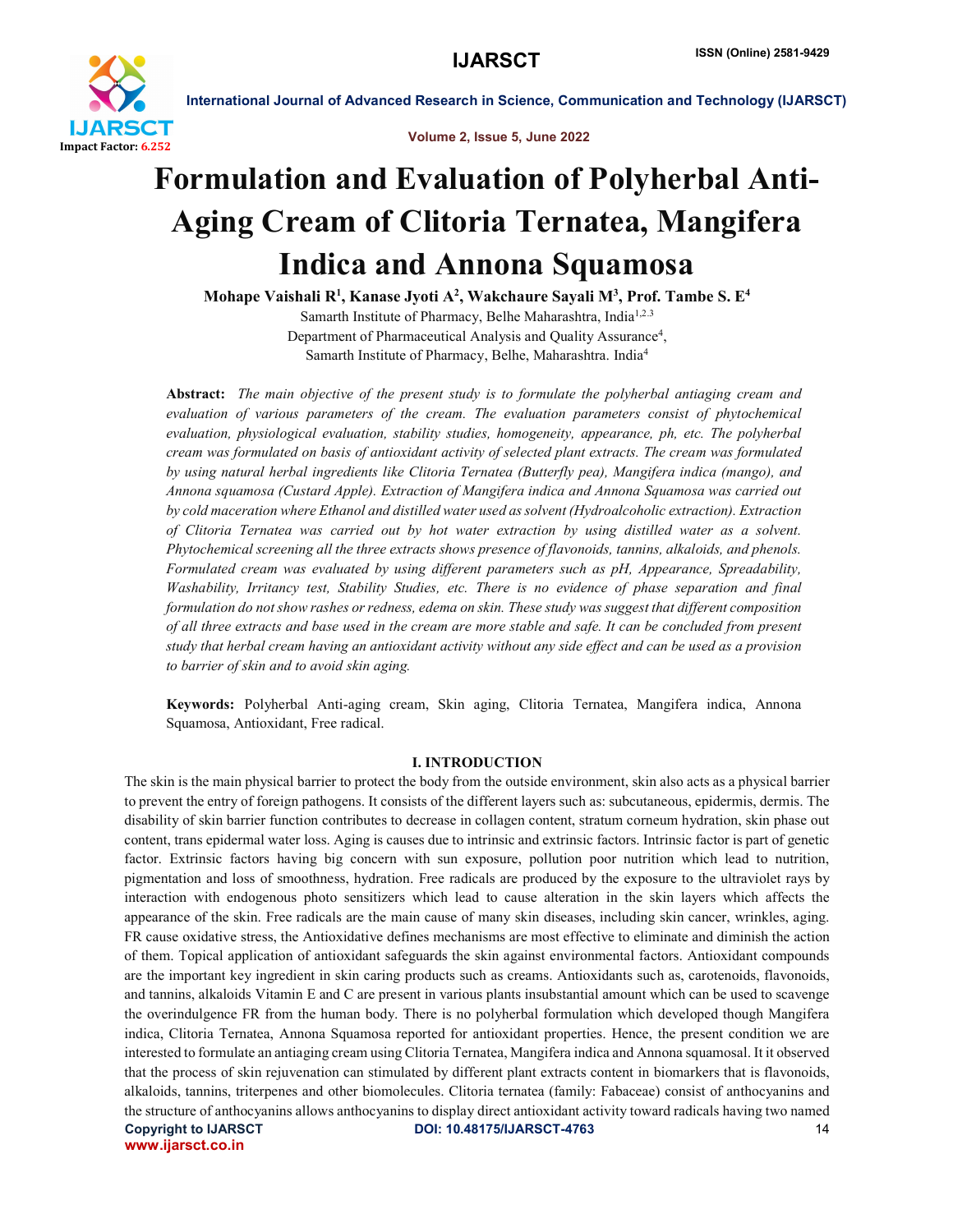

#### Volume 2, Issue 5, June 2022

mechanisms: single electron transfer (SET) and hydrogen atom transfer (HAT). The chemical constituents present in the flowers of the Clitoria Ternatea show that they have antioxidant activity and some pharmacological evidence prove that the extract of Clitoria Ternatea flowers are used in cosmetics. Annona squamosa (family: Annonaceae) are contains flavonoids such as flavonoids the leaves of Annona Squamosa acerogenins, polyphenols are present which probably gives the effective FR scavenging activity.it works by increasing collagen and cellular proliferation. Mango (family: Anacardiaceae) leaves have been used in traditional medicine to treat anaemia, cutaneous infections, diabetes, diarrhoea, scabies, syphilis, and malignant tumours. The antioxidant activity of custard apple is Demonstrated by using various extracts. The glycaemic sugar content in the custard apple is low and it is suitable for diabetic patients Mango extracts have been characterized as exhibiting antioxidant, anti-inflammatory, analgesic, and immunomodulatory activities. According to Ayurveda, Various parts of Mangifera indica has been used to treat various disease and it also has an antioxidant activity. Mangifera indica L.(Anacardiaceae) is a medicinal plant of which Studies have also shown that some beneficial bioactivities of this plant include anti-cancer, anti- oxidant, anti-cancer antibacterial, antihyperglycaemic.

#### II. PLANT PROFILE

### 1. CLITORIA TERNATEA:

Synonym: Butterfly pea

Family: Fabaceae

Source: Dried Flowers of Clitoria Ternatea

Role: Clitoria Ternatea is a natural food-colorant containing anthocyanin, demonstrated antioxidant and antihyperglycemic activity. Marker compounds: -

Polyacylated derivatives of delphinidin 3,3′,5′-triglucoside also known as "ternatins" are the major anthocyanins observed in blue pea flower. Traditional uses: -

- Butterfly pea traditionally are used to treat health issues such as indigestion, constipation, arthritis, liver and skin diseases, intestinal problems and as an antioxidant.
- The flowers of C. Ternatea are used traditionally used as a food colorant and worldwide as ornamental flowers.

#### 2. MANGIFERA INDICA:

Synonyms: Mango

Family: Anacardiaceae

Source – Dried leaves of Mangifera indica

Role: Mangifera indica is one of most popular in all tropical fruits. Mangifera, being a glucose xanthine and polyphenolic antioxidant, it has majorly antioxidant.

Marker compounds: -

Flavonoids – Quercetin, Isoquercetrin, Gallic acid, Mangifera

Traditional uses: -

- Mango stem bark and leaves used in traditional medicine to treat diabetes, diarrhea, anemia, scabies, cutaneous infections and malignant tumors, syphilis.
- Mangifera indica extract characterized as exhibiting anti-inflammatory, antioxidant, and immunomodulatory activities, analgesic.

### 3. ANNONA SQUAMOSA:

Common name: - custard apple

Family: - Annonaceae

Source – Dried leaves of Annona Squamosa

Role: Extracts from custard apple leaves have been studied for their biological activities, including anticancer, antidiabetic, antioxidant, antimicrobial, anti-obesity, lipid-lowering, and hepatoprotective functions. Marker compounds: -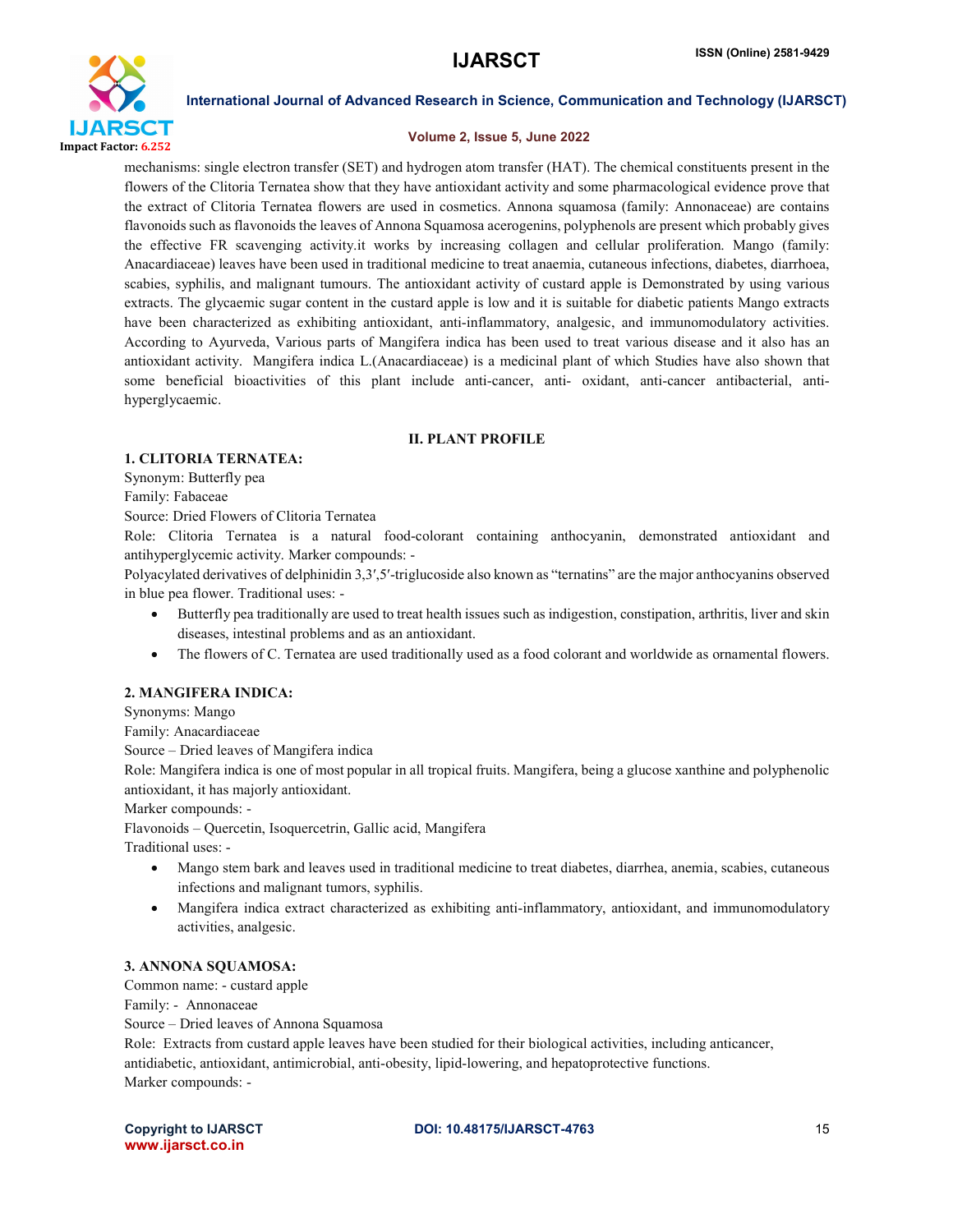

### Volume 2, Issue 5, June 2022

Anonaine is major marker alkaloid observe in Hydroalcoholic leaves extract of the custard apple. It is majorly shown antioxidant activity.

Alkaloids – Anonaine

Flavonoids – Quercetin, Gallic acid, Kaemferol.

Traditional Uses: -

 Annona Squamosa leaves possess valorization potential owing to their extensive biological activities and pharmacological properties that is antioxidant, antimicrobial, antiviral, anticancer, antidiabetic and hepatoprotective activities

# III. MATERIALS AND METHODS

# 1. CLITORIA TERNATEA:

# Collection of Plant Material

The flowers of the Clitoria Ternatea were purchased online from flipkart in the month of March 2022.After collection of flowers they were shade dried and grinded into mortar and pestle to make coarse powder and stored in air tight container for further use.

# Preparation of Extract

Previous studies on Clitoria Ternatea shows that Distilled water is the appropriate solvent for extracting anthocyanin from Clitoria Ternatea, because water could be considered as a non-flammable, nontoxic and inexpensive green solvent. Therefore, present study mainly focus on the extraction of anthocyanins from Clitoria Ternatea flowers with distilled water.

# 2. MANGIFERA INDICA

# Collection of plant Material

The leaves of the Mangifera indica were collected from the local area of Rajuri of the district pune in the month of march 2022. After collection of leaves they were shade dried and made coarse powder of leaves by grinding in motar and pestle and stored in a closed air tight container for further use

# Preparation of the Extract

The Grinded leaves powder of Mangifera indica were subject to the cold maceration by using ethanol and distilled water (70:30) as a solvent. After 72 hours filter the extract (Hydroalcoholic extract) and collect it.

# 3. ANNONA SQUAMOSA

# Collection of Plant Material

The leaves of the Annona Squamosa were collected from the local area of Rajuri of the district pune in the month of march 2022. After collection of the leaves they were shade dried and made coarse powder of leaves by grinding in motar and pestle and stored in a closed air tight container for further use.

# Preparation of the Extract

The grounded leaves powder of custard apple was subjected to the cold maceration by using ethanol and distilled water (70:30) as a solvent. After 72 hours filter the extract (Hydroalcoholic Extract) and collect it.

# PREFORMULATION STUDY

# Test for flavonoids

# Shinoda test:

Take Conc. Hcl and some pieces of magnesium turnings and mixed it with crude drug extract, observe after few minutes, the development of pink, orange or red to purple colour indicates the presence of flavonoids.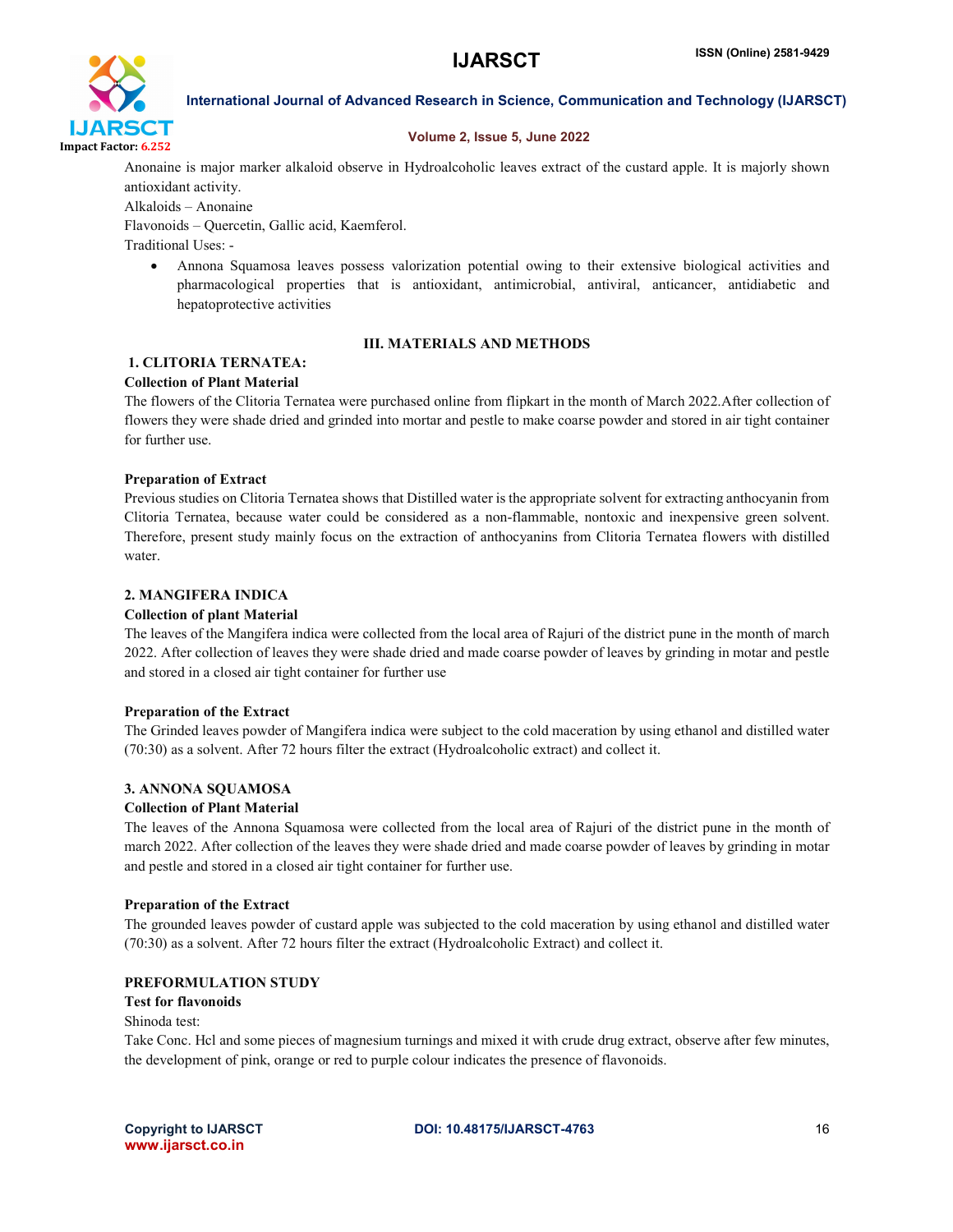

### Volume 2, Issue 5, June 2022

### Test for phenolic compounds &tannins

Fecl3 test:

The alcoholic extract was taken in test tube and add 1% Fecl3 solution, Formation of milky white colour after addition of fecl3 indicates the presence of tannins and phenols.

### Test for the steroid

Salkowski Test:

Take 2 ml of test extract and add 2 ml chloroform and 2 ml conc. sulphuric acid, Shake well the mixture, chloroform layer appears as red and acid layer will show greenish yellow colour.

#### Test for alkaloids

#### Wagner's test:

Take about 1 ml of extract and add to 2 ml of Wagner's reagent (Iodine in potassium iodide), Reddish brown precipitate indicates the presence of alkaloids.

#### Test for Carbohydrates

#### Molisch Test:

2 ml of sample + 2 drops of Molisch reagent and conc. Sulphuric acid slowly by sides, formation of purple ring indicates presence of carbohydrates.

### FORMULATION OF THE CREAM

Table 2: Ingredients used in formulation of cream.

| Sr. No.          | <b>Ingredients</b>                   | Category               | Formula $\%$ w/w |
|------------------|--------------------------------------|------------------------|------------------|
| 1.               | Extract of M. Indica Leaves          | Hydroalcoholic extract | 0.5              |
| 2.               | Extract of Custard apple Leaves      | Hydroalcoholic extract | 0.5              |
| 3.               | Extract of Clitoria Ternatea flowers | Aqueous Extract        | 1.0              |
| $\overline{4}$ . | Stearic acid                         | Emulsifier $+$ Base    | 8                |
| 5.               | Bees wax                             | Base                   | 3                |
| 6.               | Glycerine                            | Humectant              | $\overline{4}$   |
| 7.               | Cetyl alcohol                        | Emollient              | $\overline{4}$   |
| 8.               | Propyl paraben                       | Preservative           | 0.02             |
| 9.               | Olive oil                            | Moisturiser            | 3                |
| 10.              | Distilled water                      | Vehicle                | Q.s              |

# PROCEDURE FOR FORMULATION OF CREAM

# PHASE I

It contains Ingredients like Cetyl alcohol, Stearic acid and olive oil are mixed using homogenisation and heated upto  $75^0c.$ 

# PHASE II

Contains all Water soluble components Propyl paraben, Glycerine, Aqueous Extract of Clitoria Ternatea and Hydroalcoholic extracts of Mangifera indica, and Annona Squamosa are mixed and heated upto 75<sup>0</sup>c until uniform consistency is formed. Phase I and phase II are mixed together at same temperature to form uniform mixture.

#### PHASE III

Phase III contains preservatives like propyl paraben is added to semisolid mixture at a temperature of  $40^{\circ}$ c. Stir the mixture by using mechanical stirrer and smooth cream was formed.

www.ijarsct.co.in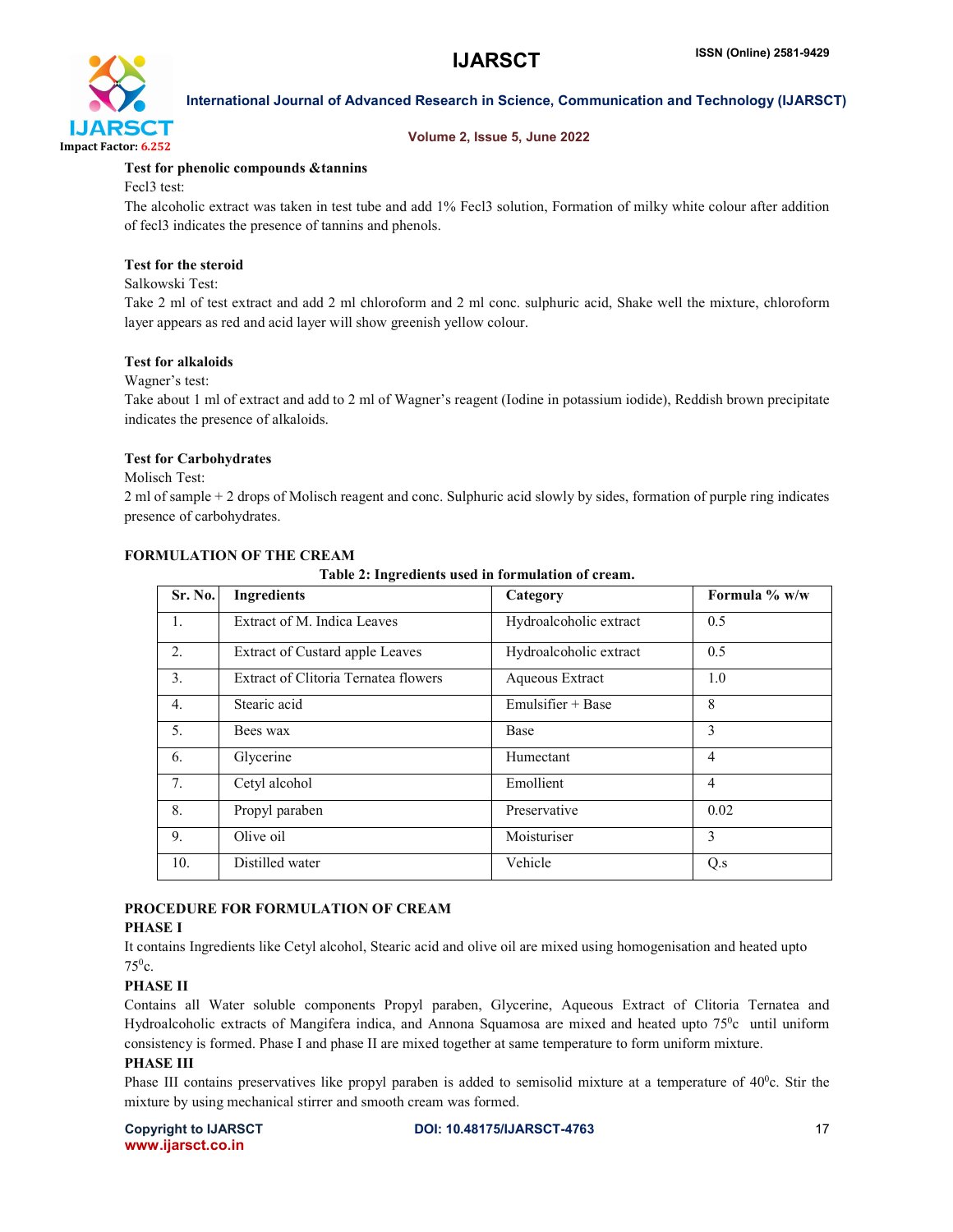

#### Volume 2, Issue 5, June 2022

### EVALUATION PARAMETER OF ANTI-AGING POLYHERBAL CREAM

#### A) Physico-chemical evaluation of Polyherbal Anti-aging cream

#### 1. Evaluation of pH of the cream:

First calibration of pH meter is necessary then calibrate it with the help of standard buffer solution. Used 5 gm of cream quantity of this test and dissolve it in pure distilled water and then measure its pH.

#### 2. Dye test:

Scarlet dye is used for dye test. Cream mixed with scarlet red dye. Put 1 drop of cream on slide and cover it by coverslip and observed under microscope. The cream is o/w type when red globules observe with Colourless background and The cream is w/o type when Colourless globules observe with red background.

### 3. Organoleptic Properties:

The organoleptic test of a cream preparation was done by visually including colour, odour, and clarity.

#### 4. Irritancy test:

Highlight an area (1sq.cm on left hand dorsal surface). The cream was applied to the selected area and its time was noted. Erythema, irritancy, edema, was checked if any for regular intervals up to 24 hrs and reported.

### 5. Washability

Very less quantity of cream applies on hand and wash with the help of running tap water.

#### 6. Spreadability

Formulation of cream placed between two glass slides and 100 gm quantity was placed on upper glass slide for 5 min and compress the formulation to uniform thickness. Weight 50gm was added to the pan. Separation of the two slides in seconds then measure its spreadability.

# 7. Homogeneity

All developed creams were tested for homogeneity by visual inspection after the creams have been set in the container. They were tested for presence of any aggregates and their appearance.

#### 8. Appearance

The appearance of the cream is depending on its Pearlescence, color, and roughness and graded.

#### 9. After Feel

Slipperiness, emolliency, and amount of the residue left after application of amount of cream were observe.

#### 10. Type of Smear:

After application of cream on skin, the type of film or smear formed on the skin was checked.

#### 11. Removal:

The easy of removal of cream applied were examined by washing the applied part with water.

#### B. Stability Study

Physical parameters like color, consistency and pH were determined at room temperature and 40°C.

# Determination of Antioxidant Activity:

The FR scavenging activity of the H-donor ability was assessed using an ethanol solution of 2,2- diphenylpicrylhydrazyl (DPPH), a stable nitrogen-centered FR. FR scavenging activity of an anti- aging cream formulation was determined by DPPH which acts as a stable FR.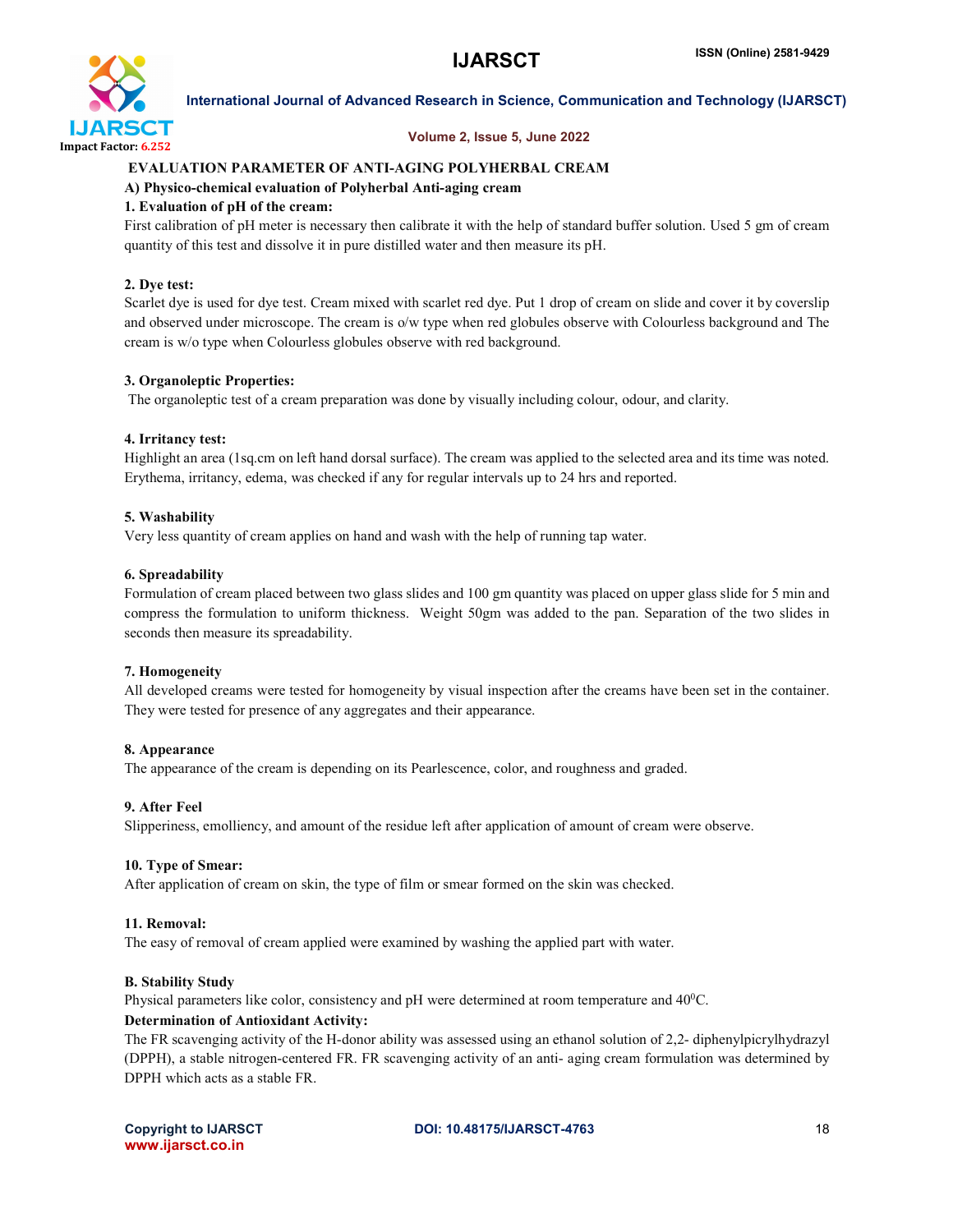

#### Volume 2, Issue 5, June 2022

#### Sample Preparation:

About 10 mg cream formulations were weight and dissolve in ethanol. Prepared sample was filtered by the Whatman filter paper, and volume makes up to 10 ml in a volumetric flask.

### Preparation of Standard:

Accurately weighed 10 mg of ascorbic acid and dissolved in 10 ml of ethanol. From this solution, take 2.5 ml and volume make up to 25 ml with ethanol thus the stock solution is prepared. This stock solution was serially diluted separately to obtain different concentrations.

### Procedure:

Up to 3 ml of 0.004%, Ethanolic DPPH solution was added with the 0.5 ml sample solution. At 517 nm DPPH shows its absorbency and at the same wavelength sample absorbance was taken by a UV spectrophotometer after 30 min and then comparison was made between the absorbance of a sample and the absorbance of ascorbic acid (standard).

#### C. Anti-microbial Assay

#### Procedure

Using a modified agar well diffusion method, the antibacterial activity of several formulations was assessed. In this procedure, nutrient agar plates were seeded with 0.2 mL of Staphylococcus aureus/Candida albicans 24-hour broth culture. The agar plates were left to solidify. In each plate, a sterile 8 mm borer was used to cut two equidistance wells. Each Petri plate had a test solution in the first well and a standard solution in the second well, which were inserted at random. The plates were incubated for 24 hours at 37°C. The antibacterial activity was assessed by measuring the zones of inhibition (in mm).

#### Experimental conditions for anti-bacterial activity –

- Organisms used: Staphylococcus aureus
- Media used: Nutrient Agar.
- Test used: Polyherbal anti-aging cream.

Fig no 2 represent Antimicrobial assay of cream.

#### Phytochemical Screening:

#### IV. RESULT AND DISCUSSION

Phytochemical screening of all extract shows presence of flavonoids, steroids, tannins and phenols, alkaloids and carbohydrates are showed in table

| Phytoconstitute   | <b>Test</b>    | C.Ternatea | M .indica | <b>Custard apple</b> |
|-------------------|----------------|------------|-----------|----------------------|
| Flavonoids        | Shinoda test   |            | ┿         |                      |
| <b>Steroids</b>   | Salkowski test |            | $\,{}^+$  |                      |
| Tannins & Phenols | Fec13 test     |            | $^+$      |                      |
| Alkaloids         | Wagner's test  | $^{+}$     | $\pm$     |                      |
| Carbohydrates     | Molisch test   | $^{+}$     |           |                      |

#### Table 3: Phytochemical Screening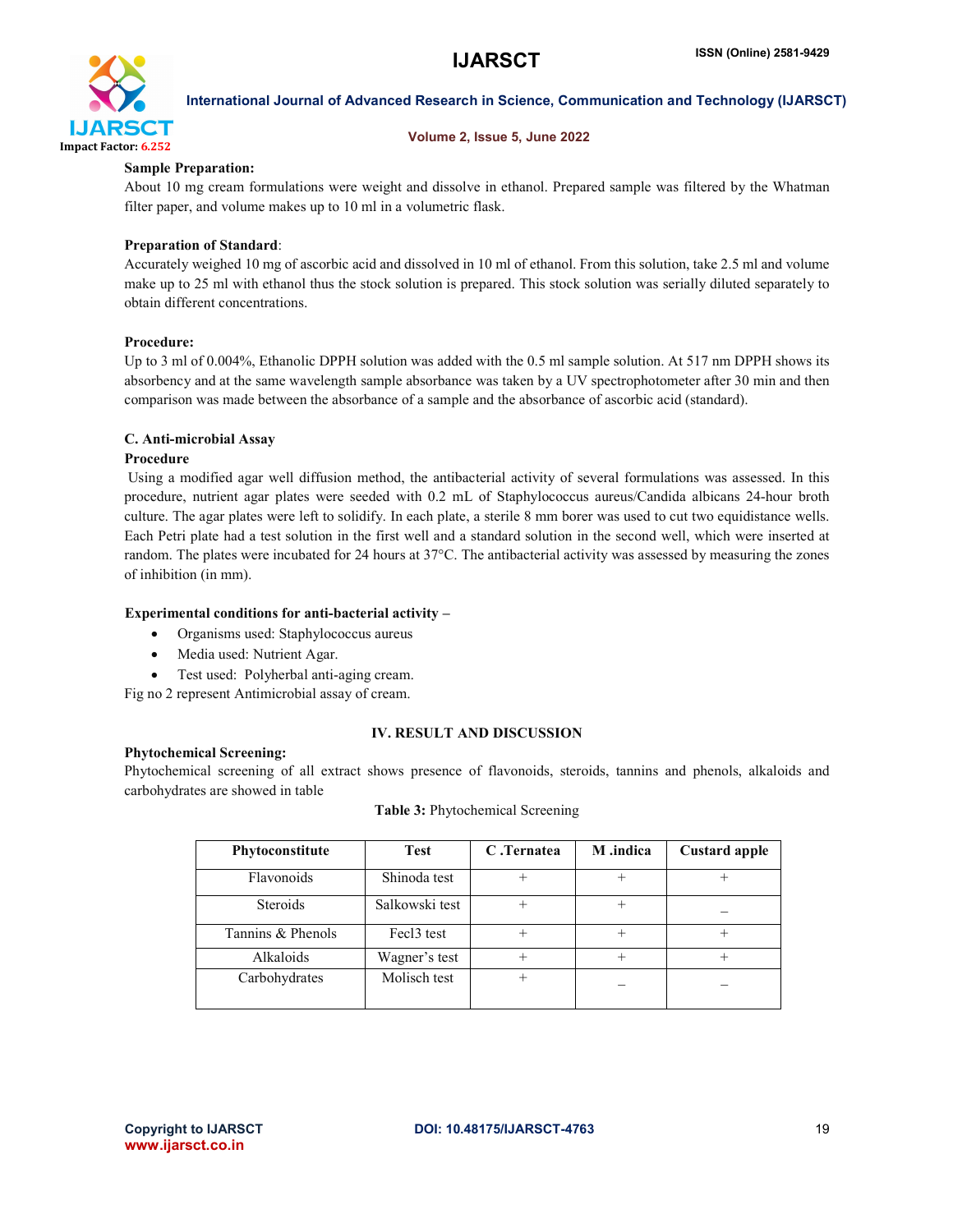

Volume 2, Issue 5, June 2022





Fig no.1: Identification tests for C. Ternatea Fig no.2: Identification tests for custard apple



Fig no.3: Identification tests for M. indica

#### Organoleptic Evaluation:

The morphological characteristics of the cream was evaluated for its colour, odour, texture and the results are given in the following table:

| Table 4: Organoleptic Evaluation |                    |  |  |  |
|----------------------------------|--------------------|--|--|--|
| Character                        | <b>Observation</b> |  |  |  |
| Colour                           | Blue               |  |  |  |
| Odour                            | Characteristic     |  |  |  |
| Texture                          | Smooth             |  |  |  |

#### Physicochemical Parameters:

Physiochemical Parameters like Ph, spreadability, dye test, washability, irritancy test, after feel, removal, homogeneity, type of smear, state were evaluated.

| Sr.no.           | таріе э: г пумоспеннсат гаганіецтв<br>Parameter | <b>Observation</b> |
|------------------|-------------------------------------------------|--------------------|
| $\mathbf{1}$ .   | PН                                              | 6.2                |
| 2.               | Spreadability                                   | Good               |
| 3.               | Dye test                                        | O/W                |
| $\overline{4}$ . | Washability                                     | Good               |
| 5.               | Irritancy test                                  | NIL                |
| 6.               | After feel                                      | Emollient          |
| 7 <sub>1</sub>   | Removal                                         | Easy               |
| 8.               | Homogeneity                                     | Good               |
| 9.               | Type of smear                                   | Non greasy         |
| 10.              | State                                           | Semi solid         |

# Table 5: Physiochemical Parameters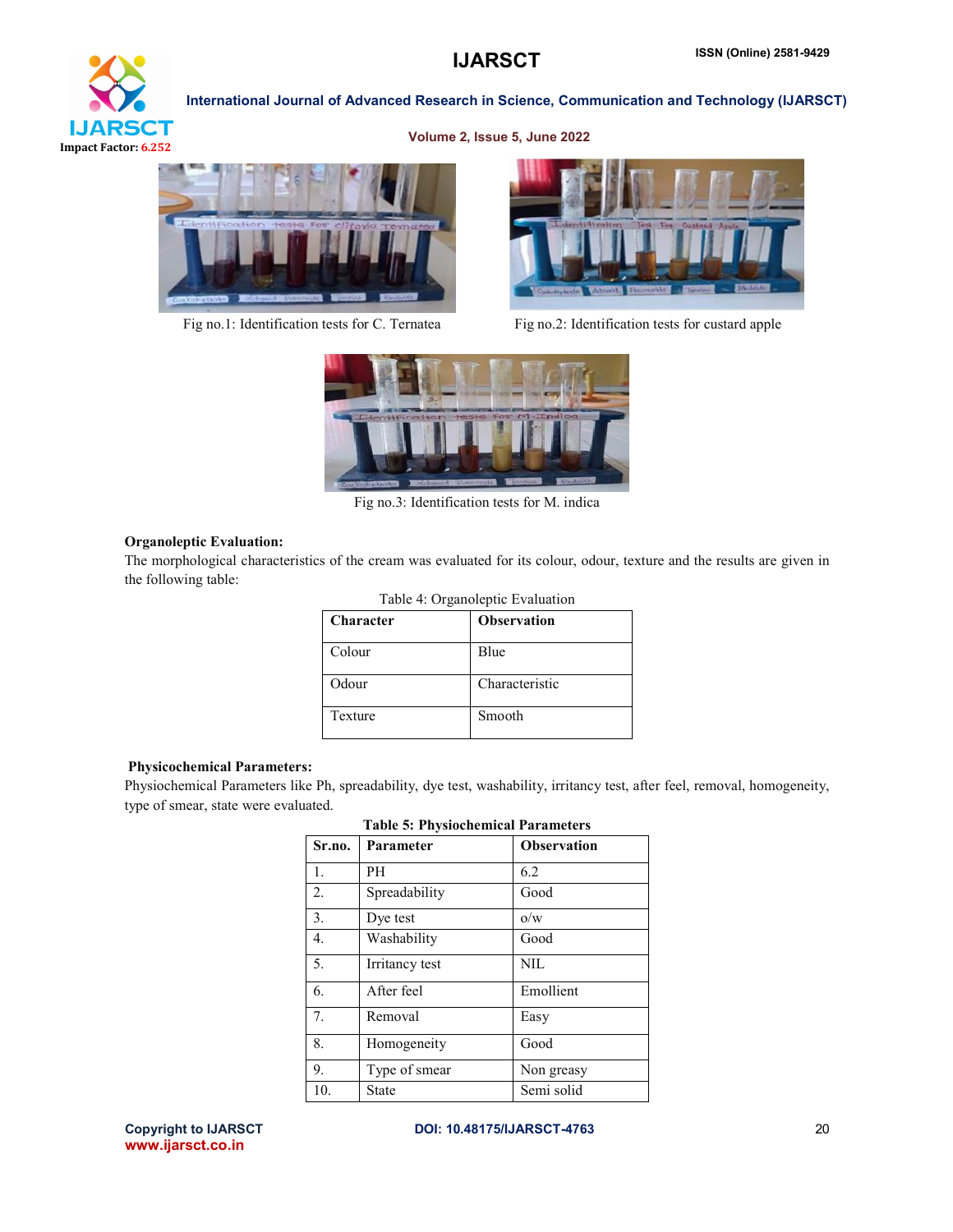

#### Volume 2, Issue 5, June 2022

#### Stability Studies

Formulated cream was evaluated for stability study for period of three months. Table no 6 represent Stability study of cream

| Table 6: Stability study of cream |                  |                    |                    |                |                     |                |             |                |
|-----------------------------------|------------------|--------------------|--------------------|----------------|---------------------|----------------|-------------|----------------|
| S.                                |                  | <b>Observation</b> |                    |                |                     |                |             |                |
| No.                               | <b>Parameter</b> | <b>Initial</b>     | <b>First month</b> |                | <b>Second month</b> |                | Third month |                |
|                                   |                  |                    | RT                 | 40 $\degree$ C | RT                  | $40^{\circ}$ C | <b>RT</b>   | $40^{\circ}$ C |
| $\mathbf{I}$                      | Appearance       | Smooth             | Smooth             | Smooth         | Smooth              | Smooth         | Smooth      | Smooth         |
| 2                                 | Color            | Blue               | Blue               | Blue           | Blue                | Blue           | Blue        | Blue           |
| 3                                 | PH               | 6.2                | 6.2                | 6.4            | 6.2                 | 6.4            | 6.2         | 6.1            |
| $\overline{4}$                    | Homogeneity      | Goo d              | Good               | Satisfactory   | Good                | Satisfactory   | Good        | Satisfactory   |

#### Antioxidant Activity (DPPH):

The antioxidant activity of Polyherbal cream formulation was assessed using DPPH radical scavenging activity and by taking ascorbic acid as standard. Formulation shows maximum percentage inhibition of DPPH of about 80%, as compared to ascorbic acid which shows maximum 58% inhibition of DPPH.

#### Anti-microbial Assay

|  |  |  |  |  | Table 7: Anti-microbial Assay. |
|--|--|--|--|--|--------------------------------|
|--|--|--|--|--|--------------------------------|

| <b>Antimicrobial Agent</b> | <b>Formulation Code</b>     | Zone of Inhibition in mm |  |
|----------------------------|-----------------------------|--------------------------|--|
| Staphylococcus Aureus      | Polyherbal Anti-aging cream | 15 mm                    |  |



Fig no.4: Antimicrobial Assay

#### V. CONCLUSION

Due to constant exposure of human skin to the UV radiations present in sunlight causes several pathobiological alterations in cells occur such as increased wrinkling, irregular pigmentation, loss of elasticity and roughness, dryness. For the protection of this symptoms of aging herbal cosmetic are used as a therapy. Various active constituents such as phenolic acids and flavonoids appear efficient against UV radiation-induced damage the evaluation test reveals that the formulated anti-aging cream from Clitoria Ternatea, Mangifera indica and Annona Squamosa leaves extract showed that it is safe to be used in the skin to protect from intrinsic and extrinsic aging. Moreover, our research study presented that formulation is stable for 3 months. The formulation is homogeneous, emollient, non-greasy, and easily removed after the application and showed no evidence of phase separation, good spreadability and good consistency during the study period. Formulation shows the proper ph range which confirms the compatibility of the formulation with skin secretions. From this study, it is concluded that it is possible to develop anti-aging cream containing flower extract of Clitoria Ternatea and leaf extract of Mangifera indica and custard apple and it will help in reducing oxidative damage and give the antioxidant effect to our skin due to its high antioxidant values.

www.ijarsct.co.in

#### Copyright to IJARSCT **DOI: 10.48175/IJARSCT-4763** 21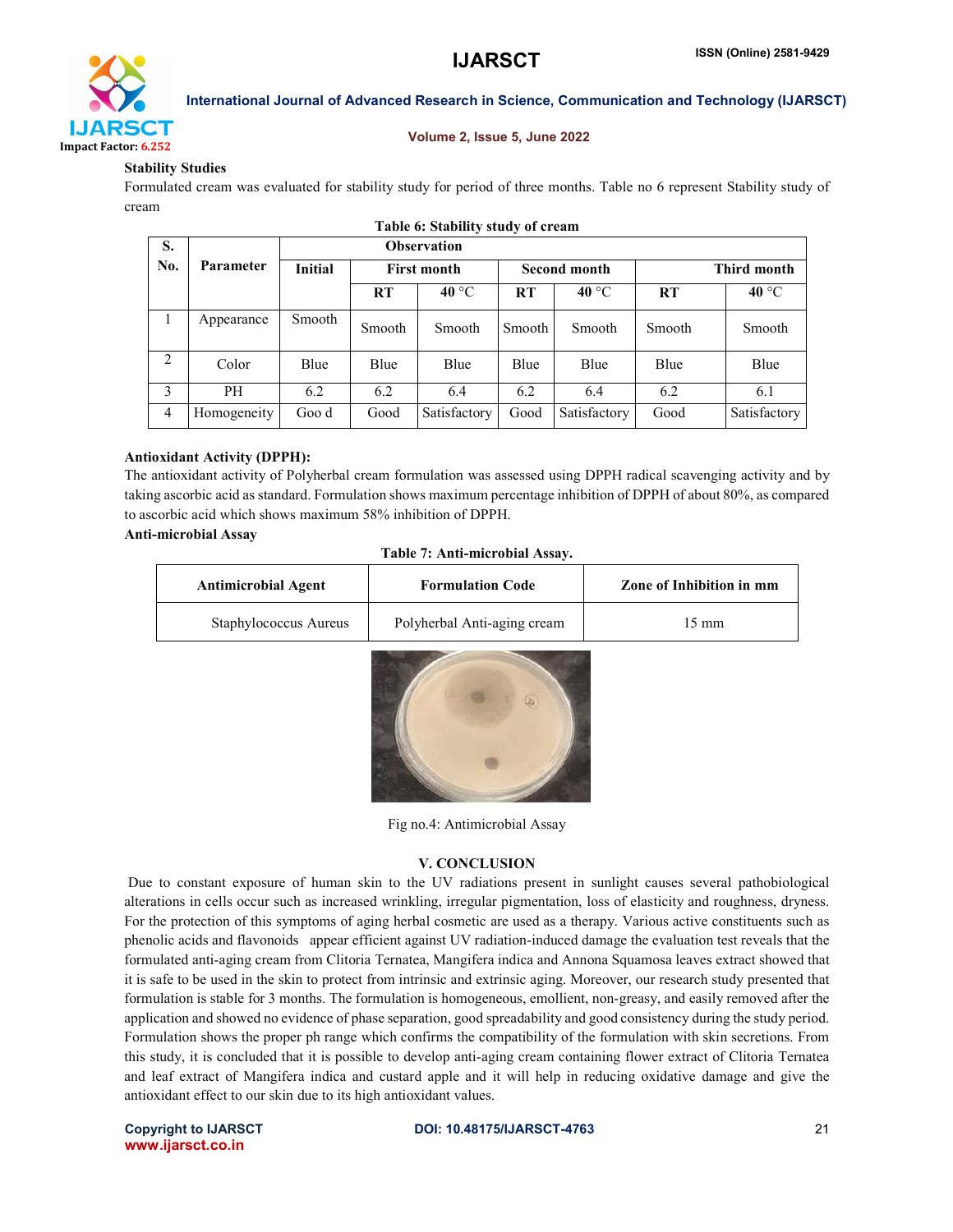

#### Volume 2, Issue 5, June 2022

#### ACKNOWLEDGMENT

We excess our thanks and gratitude to Trustee of Samarth Rural Educational Institute's and Samarth Institute of Pharmacy, Belhe with their valuable guidance and support.

#### CONFLICT OF INTEREST

The author declared no conflict of interest.

#### **REFERENCES**

- [1]. Patil AP, Patil RV (2011) Clitoria Ternatea Linn: An overview Int. J. Pharm. Sci:3:20-23
- [2]. G.M. Masud Parvez, Pharmacological activities of Mango (Mangifera Indica): A Review, January 2016
- [3]. Reena Nair and Vijay Agrawal, A Review on the Nutritional Quality and Medicinal Value of Custard Apple-An Under Utilised Crop of Madhy Pradesh, India,Int.J.Curr.Microbiol.App.Sci (2017) 6(9): 1126-1132
- [4]. Anila L, Vijayalakshmi.NR, Antioxidant action of flavonoids from Mangifera indica and Emblica officinalis in hypercholesterolemic rats. Food Chem., 2003; 83: 569–574.
- [5]. Meran Keshawa Ediriweera, Kamani Hemamala Tennekoon, and Sameera Ranganath Samarakoon, A Review on Ethnopharmacological Applications, Pharmacological Activities, and Bioactive Compounds of Mangifera indica (Mango)
- [6]. Cristina Giuliani, Paolo Garagnani, Claudio Franceschi, Genetic Theories of Aging, Encyclopedia of Gerontology and Population Aging, pp 1–9
- [7]. Manoj Kumar, Sushil Changan, et.al, Custard Apple (Annona squamosa L.) Leaves: Nutritional Composition, Phytochemical Profile, and Health-Promoting Biological Activities
- [8]. Nugraha A.S, Damayanti Y.D, Wangchuk P, Keller P.A, Anti-Infective and Anti-Cancer Properties of the Annona Species: Their Ethnomedicinal Uses, Alkaloid Diversity, and Pharmacological Activities
- [9]. M.B. Patel, R. J. Patel, and P. K. Parmar, Mangifera Indica (Mango), Pharmacognosy Review, 2010 Jan-Jun; 4(7): 42–48
- [10]. Gyanranjan Mahalik,et.al, Ethnomedicinal, phytochemical and pharmacological properties of Mangifera indica L: A review, international Journal of Botany Studies, Volume 5; Issue 2; 2020; Page No.01-05
- [11]. Rahman Gul, Syed Umer Jan, Syed Faridullah, et.al, Preliminary Phytochemical Screening, Quantitative Analysis of Alkaloids, and Antioxidant Activity of Crude Plant Extracts from Ephedra Intermedia Indigenous to Balochistan, Volume 2017
- [12]. Dipali O. Somkuwar, Vilas a. Kamble, Phytochemical Screening of ethanolic extracts of stem, leaves, flower and Seed Kernel of Mangifera Indica L., int j pharm bio sci 2013 apr; 4(2): (p) 383 389.
- [13]. Aswani Kumar Sethi, Sangram Keshari Panda and Suchismita Pani, Formulation and Evaluation of poly herbal anti-aging cream, An International Peer Reviewed Journal for Pharmaceutical and Medical Research and Technology. Formulation and evaluation of herbal antibacterial, antifungal cream, World journal of pharmaceutical research, Volume 6, Issue 6, 994-1000
- [14]. Sai Lakshmi Jyothirmai Kala and Supriya Palaparthi, Formulation and in vitro evaluation of poly herbal antiaging face cream, International Journal of Current Pharmaceutical Research 9(4):75
- [15]. Aimi Muneerah Shamsuddin, Mahendran Sekar, Ahmad Zawawi Musa, Formulation and Evaluation of antiaging cream containing mangiferin, International Research Journal of Pharmacy 9(6):55-59
- [16]. Georgianna K. Oguis, et.al, Butterfly Pea (Clitoria ternatea), a Cyclotide-Bearing Plant WithApplications in Agriculture and Medicine, Frontiers in Plant Science.
- [17]. Neda G.D, Rabeta M.S, Ong M.T, Chemical composition and anti-proliferative properties of flowers of Clitoria Ternatea, International Food Research Journal 20(3): 1229-1234 (2013).
- [18]. Manoj Kumar, Sushil Changan, Maharishi Tomar, et.al, Custard Apple (Annona squamosa L.) Leaves: Nutritional Composition, Phytochemical Profile, and Health-Promoting Biological Activities.
- [19]. Garrido G, González D, Lemus Y, García D, Lodeiro L, Quintero G, Delporte C, Núñez-Sellés AJ, Delgado R. In vivo and in vitro anti-inflammatory activity of Mangifera indica L. extract (VIMANG). Pharmacol Res., 2004b; 50: 143–149.